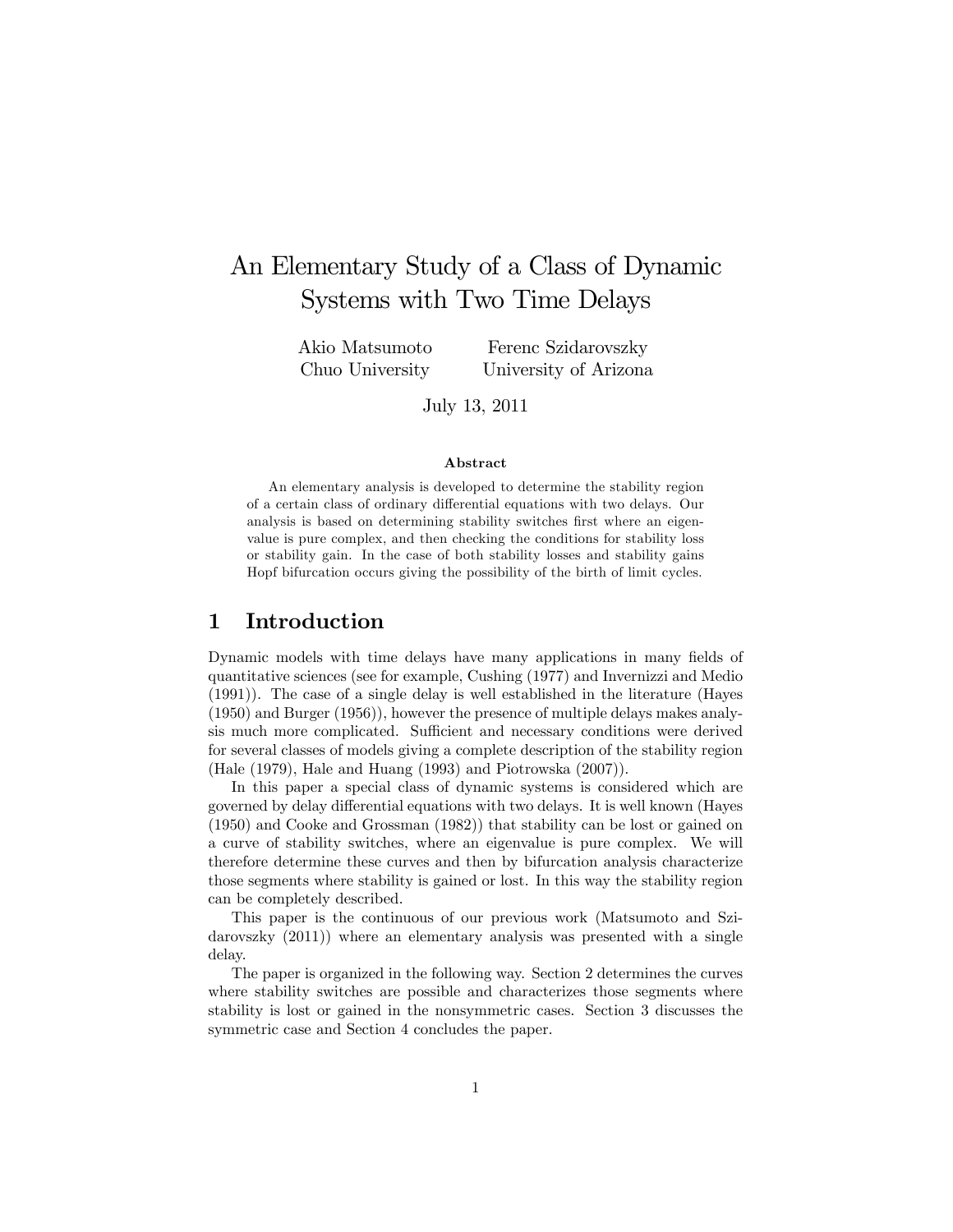### 2 Stability Switches and Stability Region.

We will examine the asymptotical stability of the delay differential equation

$$
\dot{x}(t) + Ax(t - \tau_1) + Bx(t - \tau_2) = 0 \tag{1}
$$

where  $A$  and  $B$  are positive constants. The characteristic equation can be obtained by looking for the solution in the exponential form  $\alpha e^{\lambda t}$ . By substitution,

$$
\alpha \lambda e^{\lambda t} + A\alpha e^{\lambda(t-\tau_1)} + B\alpha e^{\lambda(t-\tau_2)} = 0
$$

or

$$
\lambda + Ae^{-\lambda \tau_1} + Be^{-\lambda \tau_2} = 0. \tag{2}
$$

Introduce the new variables

$$
\omega = \frac{A}{A+B}, \ 1 - \omega = \frac{B}{A+B}, \ \bar{\lambda} = \frac{\lambda}{A+B}
$$

$$
\gamma_1 = \tau_1(A+B) \text{ and } \gamma_2 = \tau_2(A+B)
$$

to reduce equation (2) to the following:

$$
\bar{\lambda} + \omega e^{-\bar{\lambda}\gamma_1} + (1 - \omega)e^{-\bar{\lambda}\gamma_2} = 0.
$$
 (3)

In order to find the stability region in the  $(\gamma_1, \gamma_2)$  plane we will first characterize the cases when the eigenvalue is pure complex, that is, when  $\bar{\lambda} = iv$ . We can assume that  $v > 0$ , since if  $\overline{\lambda}$  is an eigenvalue, its complex conjugate is also an eigenvalue. Substituting  $\lambda = iv$  into equation (3) we have

$$
\iota v + \omega e^{-i v \gamma_1} + (1 - \omega) e^{-i v \gamma_2} = 0.
$$

In the special case of  $\gamma_1 = 0$ , the equation becomes

$$
\iota \nu + \omega + (1 - \omega)e^{-i\nu \gamma_2} = 0.
$$

The real and imaginary parts imply that

$$
\omega + (1 - \omega)\cos(\upsilon\gamma_2) = 0
$$

$$
\upsilon - (1 - \omega)\sin(\upsilon\gamma_2) = 0.
$$

Because of symmetry we can assume first  $\omega > 1/2$ , so from the first equation

$$
\cos(\upsilon\gamma_2)=-\frac{\omega}{1-\omega}<-1
$$

so no stability switch is possible. If  $\gamma_2 = 0$ , then equation (3) further simplifies as

$$
\bar{\lambda}+1=0
$$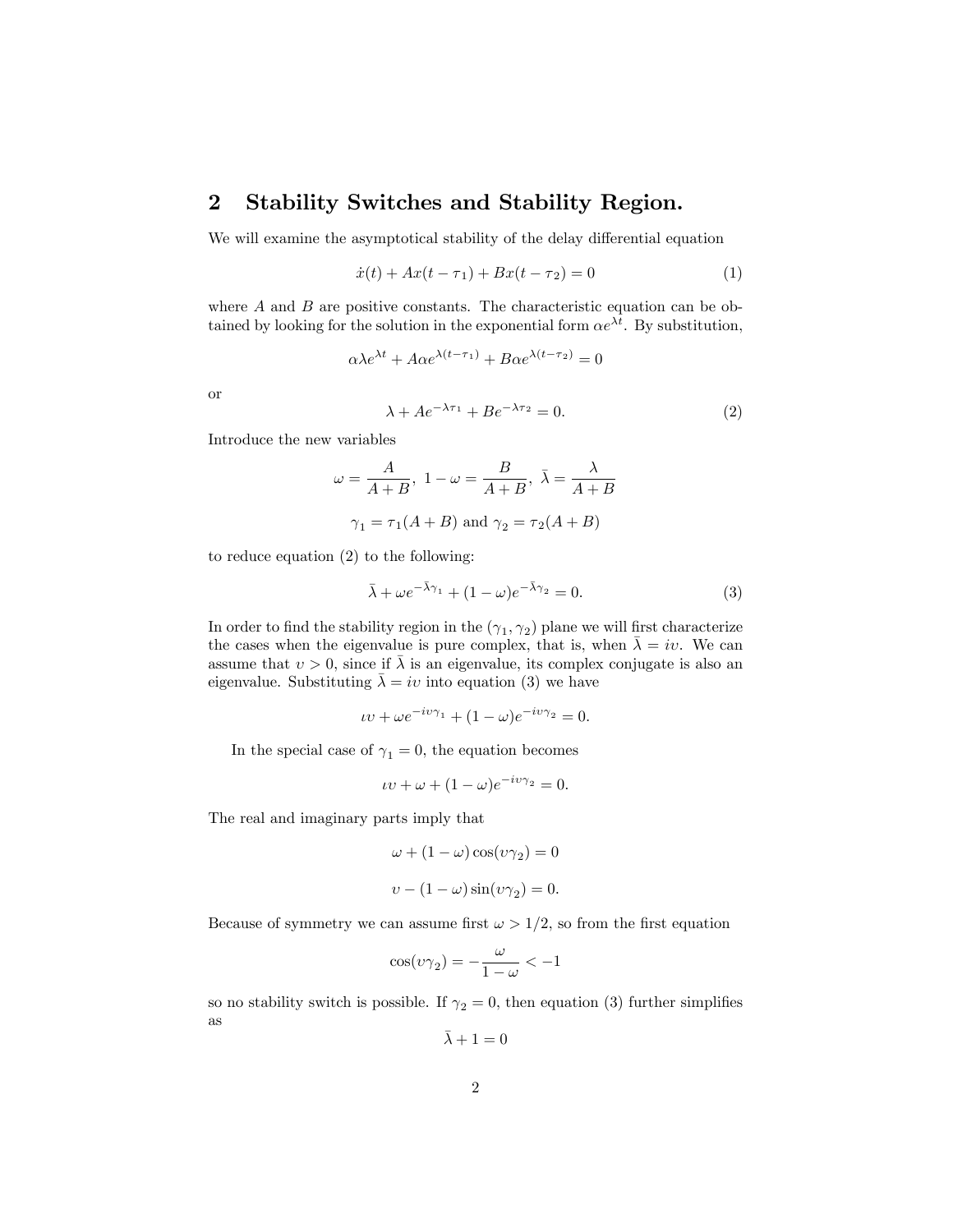with a single negative eigenvalue. Hence for  $\gamma_1 = 0$  the system is asymptotically stable with all  $\gamma_2 \ge 0$ . If  $\omega = 1/2$ , the we have  $\cos(\nu \gamma_2) = -1$  so

$$
v\gamma_2 = \pi + 2n\pi.
$$

Then  $\sin(v\gamma_2) = 0$  implying that  $v = 0$ . So no pure complex eigenvalue exists. With  $\gamma_1 = 0$  the system is asymptotically stable with all  $\gamma_2 > 0$  as in the nonsymmetric case.

Assume now that  $\gamma_1 > 0$ ,  $\gamma_2 > 0$ . The real and imaginary parts give two equations:

$$
\omega \cos(\upsilon \gamma_1) + (1 - \omega)\cos(\upsilon \gamma_2) = 0 \tag{4}
$$

and

$$
v - \omega \sin(v\gamma_1) - (1 - \omega)\sin(v\gamma_2) = 0.
$$
 (5)

Because of symmetry we might assume again that  $\omega \geq 1/2$ . We consider the case of  $\omega > 1/2$  first. Introduce the variables

$$
x = \sin(v\gamma_1)
$$
 and  $y = \sin(v\gamma_2)$ ,

then (4) implies that

$$
\omega^{2}(1 - x^{2}) = (1 - \omega)^{2}(1 - y^{2})
$$

$$
-\omega^{2}x^{2} + (1 - \omega)^{2}y^{2} = 1 - 2\omega.
$$
(6)

From  $(5)$ ,

or

$$
v - \omega x - (1 - \omega)y = 0
$$

implying that

$$
y = \frac{v - \omega x}{1 - \omega} \tag{7}
$$

Combining (6) and (7) yields

$$
-\omega^2 x^2 + (1 - \omega)^2 \left(\frac{v - \omega x}{1 - \omega}\right)^2 = 1 - 2\omega
$$

from which we can conclude that

$$
x = \frac{v^2 + 2\omega - 1}{2v\omega} \tag{8}
$$

and then from (7),

$$
y = \frac{v^2 - 2\omega + 1}{2v(1 - \omega)}.\tag{9}
$$

Equations (8) and (9) provide a parameterized curve in the  $(\gamma_1, \gamma_2)$  plane:

$$
\sin(\upsilon \gamma_1) = \frac{\upsilon^2 + 2\omega - 1}{2\upsilon \omega} \text{ and } \sin(\upsilon \gamma_2) = \frac{\upsilon^2 - 2\omega + 1}{2\upsilon(1 - \omega)}.
$$
 (10)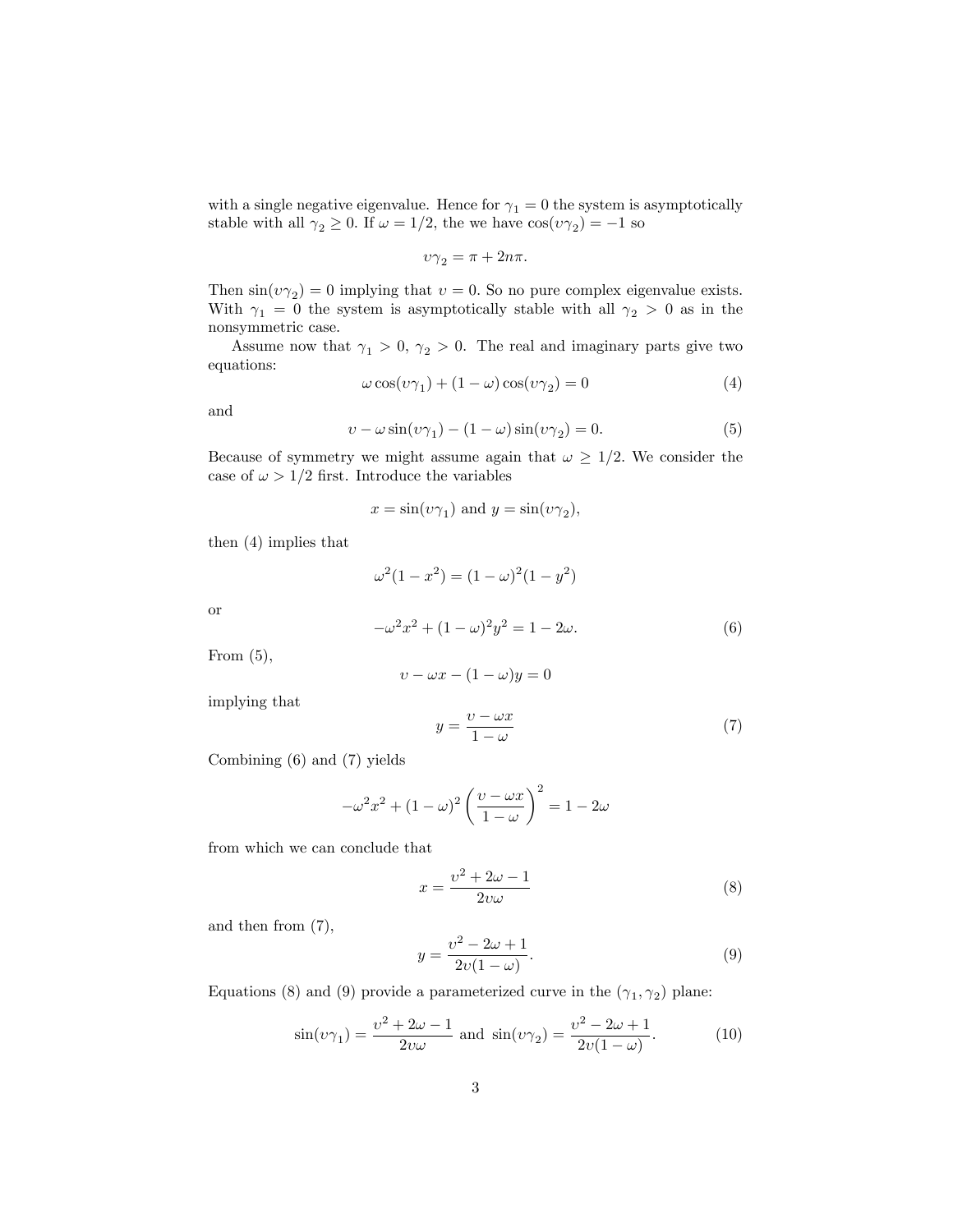In order to guarantee feasibility we have to satisfy

$$
-1 \le \frac{v^2 + 2\omega - 1}{2v\omega} \le 1
$$
\n(11)

and

$$
-1 \le \frac{v^2 - 2\omega + 1}{2v(1 - \omega)} \le 1.
$$
 (12)

Simple calculation shows that with  $\omega > 1/2$  these relations hold if and only if

$$
2\omega - 1 \le \upsilon \le 1.
$$

From (10) we have four cases for  $\gamma_1$  and  $\gamma_2$ , since

$$
\gamma_1 = \frac{1}{\upsilon} \left\{ \sin^{-1} \left( \frac{\upsilon^2 + 2\omega - 1}{2\upsilon \omega} \right) + 2k\pi \right\}
$$

or

$$
\gamma_1 = \frac{1}{v} \left\{ \pi - \sin^{-1} \left( \frac{v^2 + 2\omega - 1}{2v\omega} \right) + 2k\pi \right\} \quad (k = 0, 1, 2, \ldots)
$$

and similarly

$$
\gamma_2 = \frac{1}{\upsilon} \left\{ \sin^{-1} \left( \frac{\upsilon^2 - 2\omega + 1}{2\upsilon(1 - \omega)} \right) + 2n\pi \right\}
$$

or

$$
\gamma_2 = \frac{1}{v} \left\{ \pi - \sin^{-1} \left( \frac{v^2 - 2\omega + 1}{2v(1 - \omega)} \right) + 2n\pi \right\} \quad (n = 0, 1, 2, \ldots).
$$

However from (4) we can see that  $cos(v\gamma_1)$  and  $cos(v\gamma_2)$  must have different signs, so we have only two possibilities:

$$
L_1(k,n): \begin{cases} \gamma_1 = \frac{1}{\upsilon} \left\{ \sin^{-1} \left( \frac{\upsilon^2 + 2\omega - 1}{2\upsilon \omega} \right) + 2k\pi \right\} \\ \gamma_2 = \frac{1}{\upsilon} \left\{ \pi - \sin^{-1} \left( \frac{\upsilon^2 - 2\omega + 1}{2\upsilon(1 - \omega)} \right) + 2n\pi \right\} \end{cases}
$$
(13)

and

$$
L_2(k,n): \begin{cases} \gamma_1 = \frac{1}{\upsilon} \left\{ \pi - \sin^{-1} \left( \frac{\upsilon^2 + 2\omega - 1}{2\upsilon \omega} \right) + 2k\pi \right\} \\ \gamma_2 = \frac{1}{\upsilon} \left\{ \sin^{-1} \left( \frac{\upsilon^2 - 2\omega + 1}{2\upsilon(1 - \omega)} \right) + 2n\pi \right\} \end{cases} (14)
$$

For each  $v \in [2\omega - 1, 1]$  these equations determine the values of  $\gamma_1$  and  $\gamma_2$ . At the initial point  $v = 2\omega - 1$ , we have

$$
\frac{v^2 + 2\omega - 1}{2v\omega} = 1
$$
 and 
$$
\frac{v^2 - 2\omega + 1}{2v(1 - \omega)} = -1
$$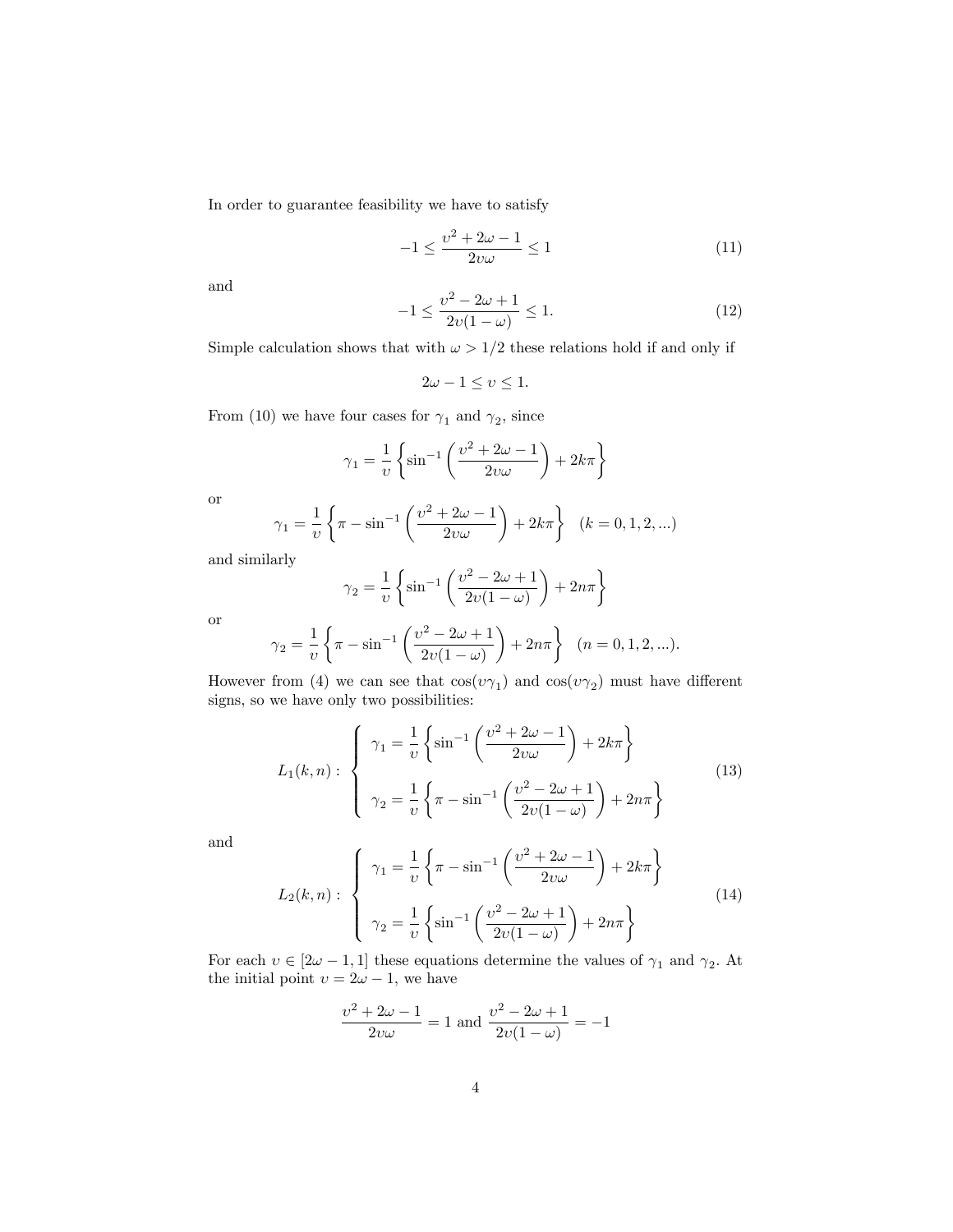and if  $v = 1$ , then

$$
\frac{v^2 + 2\omega - 1}{2v\omega} = 1 \text{ and } \frac{v^2 - 2\omega + 1}{2v(1 - \omega)} = 1.
$$

Therefore the starting point and end point of  $L_1(k, n)$  are given as

$$
\gamma_1^s = \frac{1}{2\omega - 1} \left( \frac{\pi}{2} + 2k\pi \right), \ \gamma_2^s = \frac{1}{2\omega - 1} \left( \frac{3\pi}{2} + 2n\pi \right)
$$

and

$$
\gamma_1^e = \frac{\pi}{2} + 2k\pi
$$
 and  $\gamma_2^e = \frac{\pi}{2} + 2n\pi$ .

Similarly, the starting and end points of  $L_2(k, n)$  are as follows:

$$
\gamma_1^S = \frac{1}{2\omega - 1} \left( \frac{\pi}{2} + 2k\pi \right), \ \gamma_2^S = \frac{1}{2\omega - 1} \left( -\frac{\pi}{2} + 2n\pi \right)
$$

and

$$
\gamma_1^E = \frac{\pi}{2} + 2k\pi
$$
 and  $\gamma_2^E = \frac{\pi}{2} + 2n\pi$ .

Figure 1 illustrate the loci  $L_1(k,n)$  and  $L_2(k,n)$  of the corresponding points  $(\gamma_1, \gamma_2)$ , when v increases from  $2\omega - 1$  to unity. The parameter value  $\omega = 0.8$ is selected. The red curves show  $L_1(0, n)$  and the blue curves show  $L_2(0, n)$ with  $n = 0, 1, 2, \dots$  Notice that  $\gamma_2^S$  is infeasible at  $n = 0$  and only the segment of  $L_2(0,0)$  between  $v = \sqrt{2\omega - 1}^2$  and  $v = 1$  is feasible. With fixed value of k,  $L_1(k, n)$  and  $L_2(k, n)$  have the same end point, however the starting point of  $L_1(k, n)$  is the same as that of  $L_2(k, n+1)$ . Therefore the segments  $L_1(k, n)$  and  $L_2(k, n)$  with fixed k form a continuous curve with  $n = 0, 1, 2, ...$ 



Figure 1. Partition curve in the  $(\gamma_1, \gamma_2)$  plane with fixing  $k = 0$ .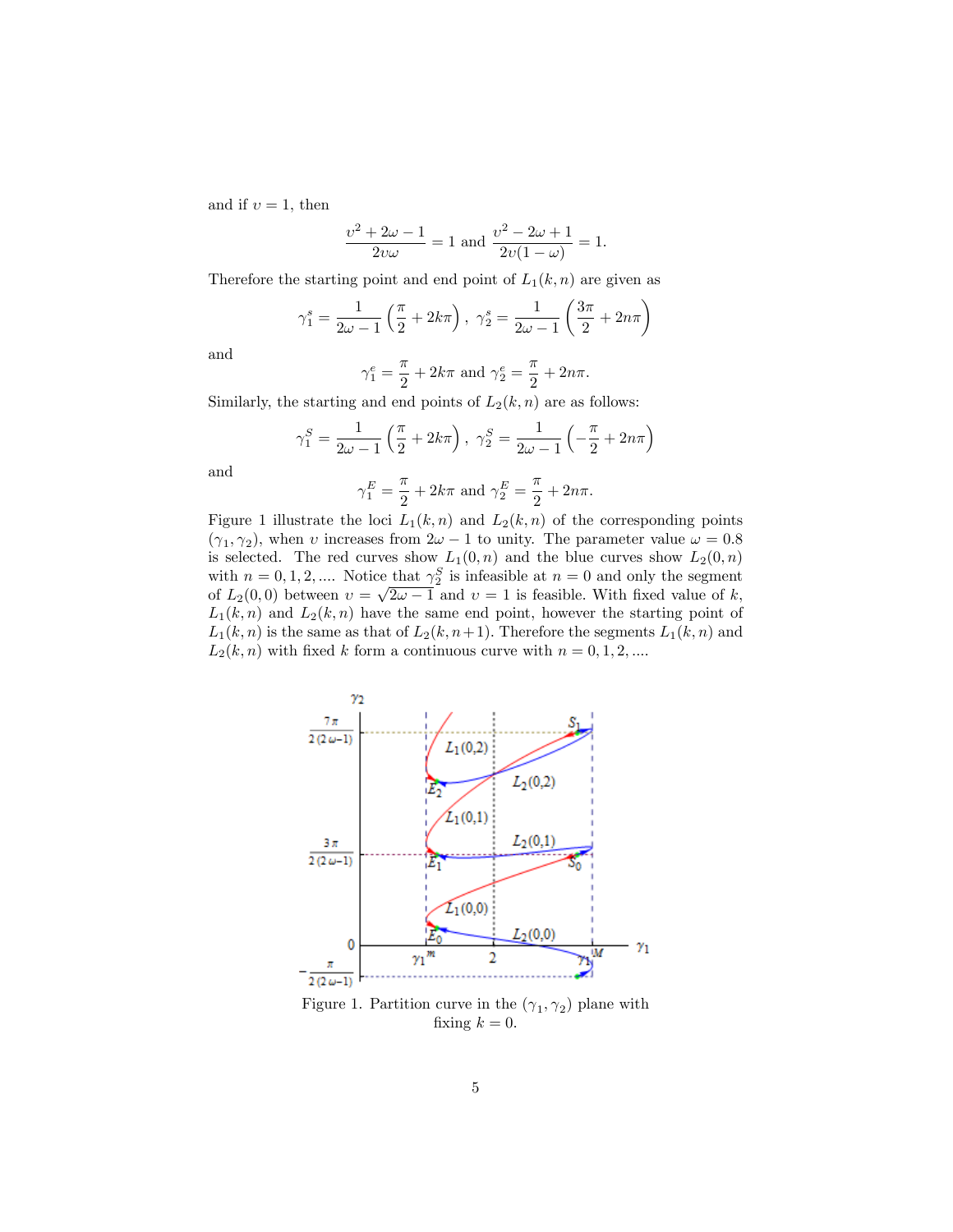Consider first the segment  $L_1(k,n)$ . Since  $(v^2 - 2\omega + 1)/(2v(1 - \omega))$  is strictly increasing in  $v, \gamma_2$  is strictly decreasing in  $v$ . By differentiation and substitution of equation (4), we have

$$
\frac{\partial \gamma_1}{\partial v}\Big|_{L_1} = -\frac{1}{v^2} \left( \sin^{-1} \left( \frac{v^2 + 2\omega - 1}{2v\omega} \right) + 2k\pi \right) + \frac{1}{v \sqrt{1 - \left( \frac{v^2 + 2\omega - 1}{2v\omega} \right)^2}} \frac{2v(2v\omega) - (v^2 + 2\omega - 1)2\omega}{2^2 v^2 \omega^2}
$$

$$
= -\frac{1}{v^2} v \gamma_1 + \frac{1}{v \cos(v\gamma_1)} \frac{v^2 - 2\omega + 1}{2v^2 \omega}
$$

$$
= -\frac{1}{v^2} + (v\gamma_1 + \tan(v\gamma_2)). \tag{15}
$$

Consider next segment  $L_2(k, n)$ , similarly to (15) we can shown that

$$
\left.\frac{\partial \gamma_1}{\partial v}\right|_{L_2}=-\frac{1}{v^2}(v\gamma_1+\tan(v\gamma_2))
$$

which is the same as in  $L_1(k, n)$ , since from (14),  $\cos(v\gamma_1) < 0$ . Similarly

$$
\left. \frac{\partial \gamma_2}{\partial v} \right|_{L_2} = -\frac{1}{v^2} \left( v \gamma_2 + \tan(v \gamma_1) \right) \tag{16}
$$

where we used again equation  $(4)$ .

In order to visualize the curves  $L_1(k, n)$  and  $L_2(k, n)$ , we change the coordinates  $(\gamma_1, \gamma_2)$  to  $(v\gamma_1, v\gamma_2)$  to get the transformed segments:

$$
\ell_1(k,n): \begin{cases} \upsilon \gamma_1 = \sin^{-1}\left(\frac{\upsilon^2 + 2\omega - 1}{2\upsilon \omega}\right) + 2k\pi \\ \upsilon \gamma_2 = \pi - \sin^{-1}\left(\frac{\upsilon^2 - 2\omega + 1}{2\upsilon(1 - \omega)}\right) + 2n\pi \end{cases}
$$
(17)

and

$$
\ell_2(k,n): \begin{cases} \nu\gamma_1 = \pi - \sin^{-1}\left(\frac{\nu^2 + 2\omega - 1}{2\nu\omega}\right) + 2k\pi \\ \nu\gamma_2 = \sin^{-1}\left(\frac{\nu^2 - 2\omega + 1}{2\nu(1 - \omega)}\right) + 2n\pi \end{cases}
$$
(18)

They also form a continuous curve which is periodic in both directions  $v\gamma_1$  and  $\nu\gamma_2$ . Figure 2 shows it with  $k = 0$  where the curves  $\ell_1(0, n)$  are shown in red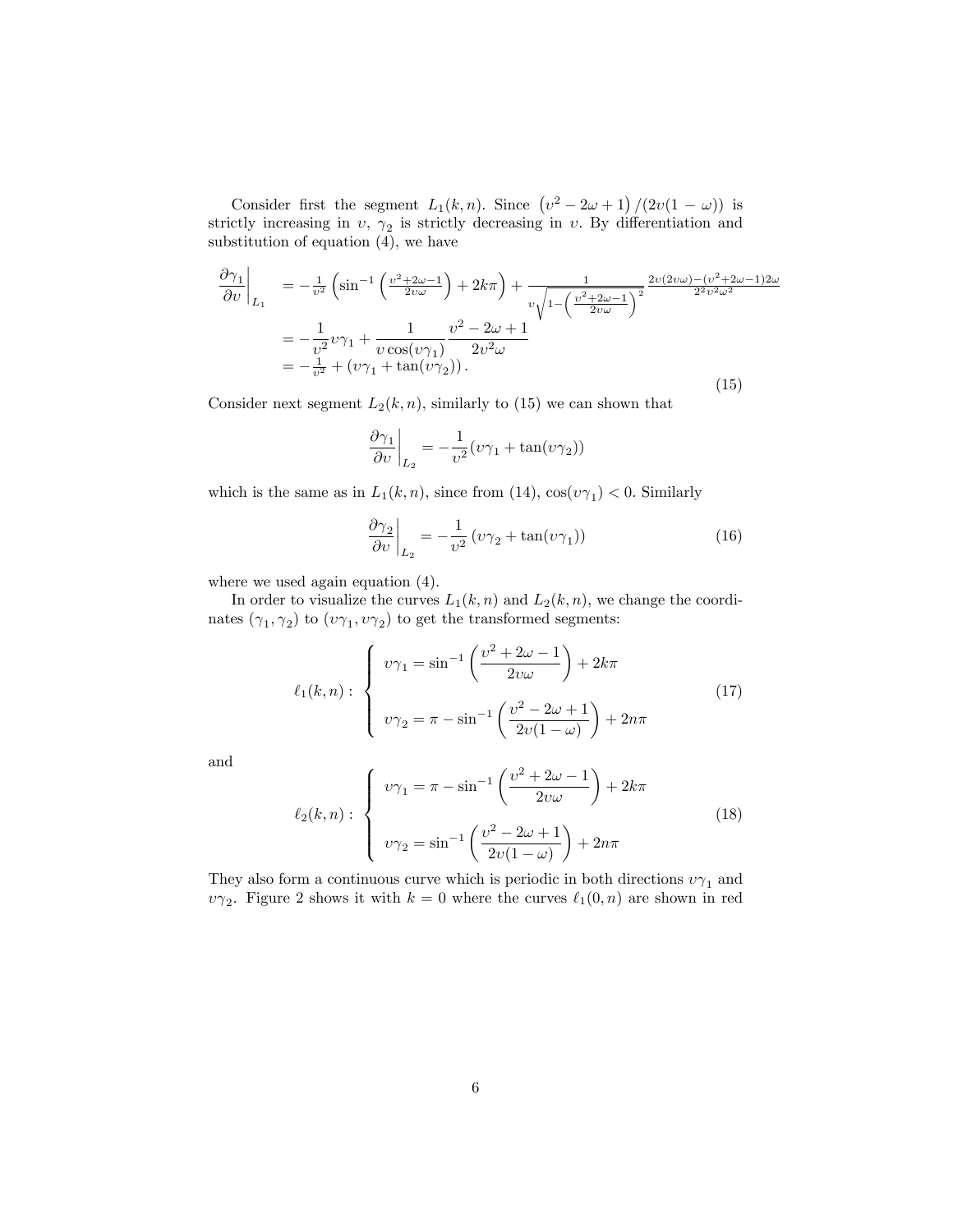color while the curves  $\ell_2(0, n)$  with blue color.



with fixing  $k = 0$ 

We will next examine the directions of the stability switches on the different segments of the curves  $L_1(k, n)$  and  $L_2(k, n)$ . We fix the value of  $\gamma_2$  and select  $\gamma_1$ as the bifurcation parameter, so the eigenvalues are functions of  $\gamma_1 : \bar{\lambda} = \lambda(\gamma_1)$ . By differentiating the characteristic equation (3) implicitly with respect to  $\gamma_1$  we have

$$
\frac{d\bar{\lambda}}{d\gamma_1} + \omega e^{-\bar{\lambda}\gamma_1} \left(-\frac{d\bar{\lambda}}{d\gamma_1}\gamma_1 - \bar{\lambda}\right) + (1 - \omega)e^{-\bar{\lambda}\gamma_2} \left(-\frac{d\bar{\lambda}}{d\gamma_1}\gamma_2\right) = 0
$$

implying that

$$
\frac{d\bar{\lambda}}{d\gamma_1} = \frac{\bar{\lambda}\omega e^{-\bar{\lambda}\gamma_1}}{1 - \omega\gamma_1 e^{-\bar{\lambda}\gamma_1} - (1 - \omega)\gamma_2 e^{-\bar{\lambda}\gamma_2}}
$$
(19)

If  $\bar{\lambda} = \iota v$ , then

$$
\frac{d\bar{\lambda}}{d\gamma_1} = \frac{i v \omega (\cos(v\gamma_1) - i \sin(v\gamma_1))}{1 - \omega \gamma_1 \cos(v\gamma_1) - (1 - \omega)\gamma_2 \cos(v\gamma_2) + i[\omega \gamma_1 \sin(v\gamma_1) + (1 - \omega)\gamma_2 \sin(v\gamma_2)]}.
$$

The sign of  $\text{Re}[d\bar{\lambda}/d\gamma_1]$  is the same as the sign of

$$
\sin(\upsilon\gamma_1) - (1 - \omega)\gamma_2[\sin(\upsilon\gamma_1)\cos(\upsilon\gamma_2) - \cos(\upsilon\gamma_1)\sin(\upsilon\gamma_2)].
$$

By using equation (4), this can be rewritten as

$$
sign\left[\mathrm{Re}\left(\frac{d\bar{\lambda}}{d\gamma_1}\right)\right] = sign\left[\mathrm{Re}\left[\sin(\upsilon\gamma_1) + \gamma_2\cos(\upsilon\gamma_1)\left\{\omega\sin(\upsilon\gamma_1) + (1-\omega)\sin(\upsilon\gamma_2)\right\}\right]\right]
$$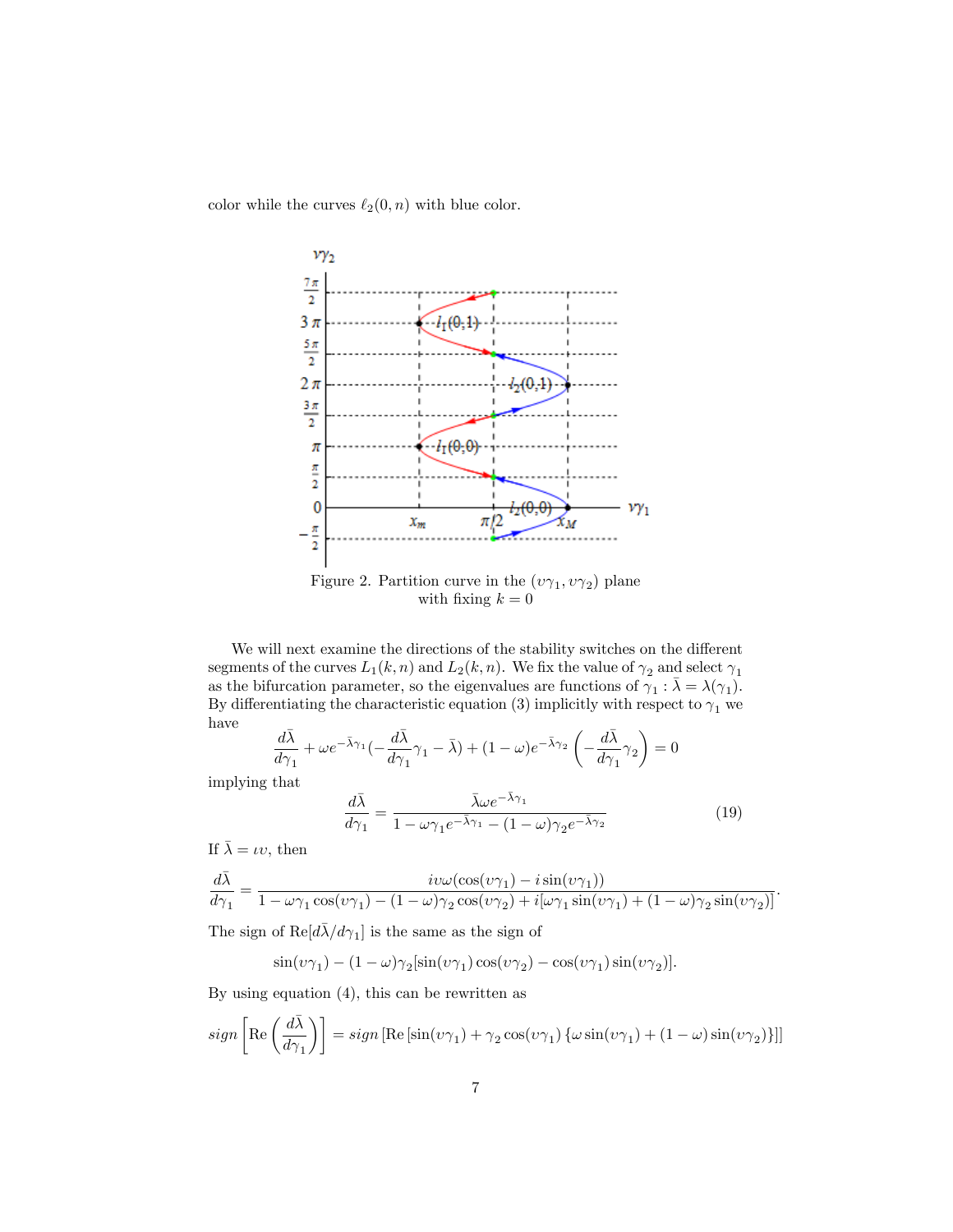where the braced expression equals  $v$  by equation (5). Hence

$$
\operatorname{Re}\left(\frac{d\bar{\lambda}}{d\gamma_1}\right) \gtreqless 0 \text{ if and only if } \sin(\upsilon\gamma_1) + \upsilon\gamma_2\cos(\upsilon\gamma_1) \gtreqless 0
$$

Consider first the case of crossing any segment  $L_1(k, n)$  from the left. Here  $v\gamma_1 \in (0, \pi/2]$ , so both  $\sin(v\gamma_1)$  and  $\cos(v\gamma_2)$  are positive. Hence stability is lost everywhere on any segment of  $L_1(k, n)$ . Consider the case when crossing the segments of  $L_2(k,n)$  from the left. Here  $v\gamma_1 \in [\pi/2, \pi]$ , so  $\cos(v\gamma_1) < 0$ . Combining (16) and the conditions for the sign of  $\text{Re}[d\bar{\lambda}/d\gamma_1]$ , we have that

$$
\operatorname{Re}\left(\frac{d\bar{\lambda}}{d\gamma_1}\right) \gtreqless 0 \text{ if and only if } \frac{\partial \gamma_2}{\partial v} \gtreqless 0.
$$

That is, stability is lost when  $\gamma_2$  increases in v and stability is gained when  $\gamma_2$ decreases in  $v$ .

For each  $\gamma_2 > 0$ , define

$$
m(\gamma_2) = \min_{\gamma_1} \{ (\gamma_1, \gamma_2) \in L_1(k, n) \cup L_2(k, n), \ k, n \ge 0 \}
$$
 (20)

Then the stability region is given as

$$
\{(\gamma_1, \gamma_2) \mid \gamma_2 > 0, \ \gamma_1 < m(\gamma_2)\} \,. \tag{21}
$$

At  $\gamma_1 = 0$  the system is asymptotically stable with all  $\gamma_2 > 0$ . With fixed value of  $\gamma_2$  by increasing the value of  $\gamma_1$  the first intercept with  $m(\gamma_2)$  should be a stability loss, since there is no stability switch before. Notice that this is the same result which was obtained earlier by Hale and Huang (1993) by using different approach.

## 3 The Symmetric Case

Assume next that  $\omega = 1/2$ . Then equations (4) and (5) imply that

$$
\cos(\upsilon\gamma_1)+\cos(\upsilon\gamma_2)=0
$$

$$
\upsilon - \frac{1}{2} \left( \sin(\upsilon \gamma_1) + \sin(\upsilon \gamma_2) \right) = 0
$$

and the curves  $L_1(k, n)$  and  $L_2(k, n)$  are simplified as follows:

$$
L_1(k,n): \begin{cases} \gamma_1 = \frac{1}{\upsilon} \left( \sin^{-1}(\upsilon) + 2k\pi \right) \\ \gamma_2 = \frac{1}{\upsilon} \left( \pi - \sin^{-1}(\upsilon) + 2n\pi \right) \end{cases} \tag{22}
$$

and

$$
L_2(k,n): \begin{cases} \gamma_1 = \frac{1}{\upsilon} \left( \pi - \sin^{-1}(\upsilon) + 2k\pi \right) \\ \gamma_2 = \frac{1}{\upsilon} \left( \sin^{-1}(\upsilon) + 2n\pi \right) \end{cases}
$$
(23)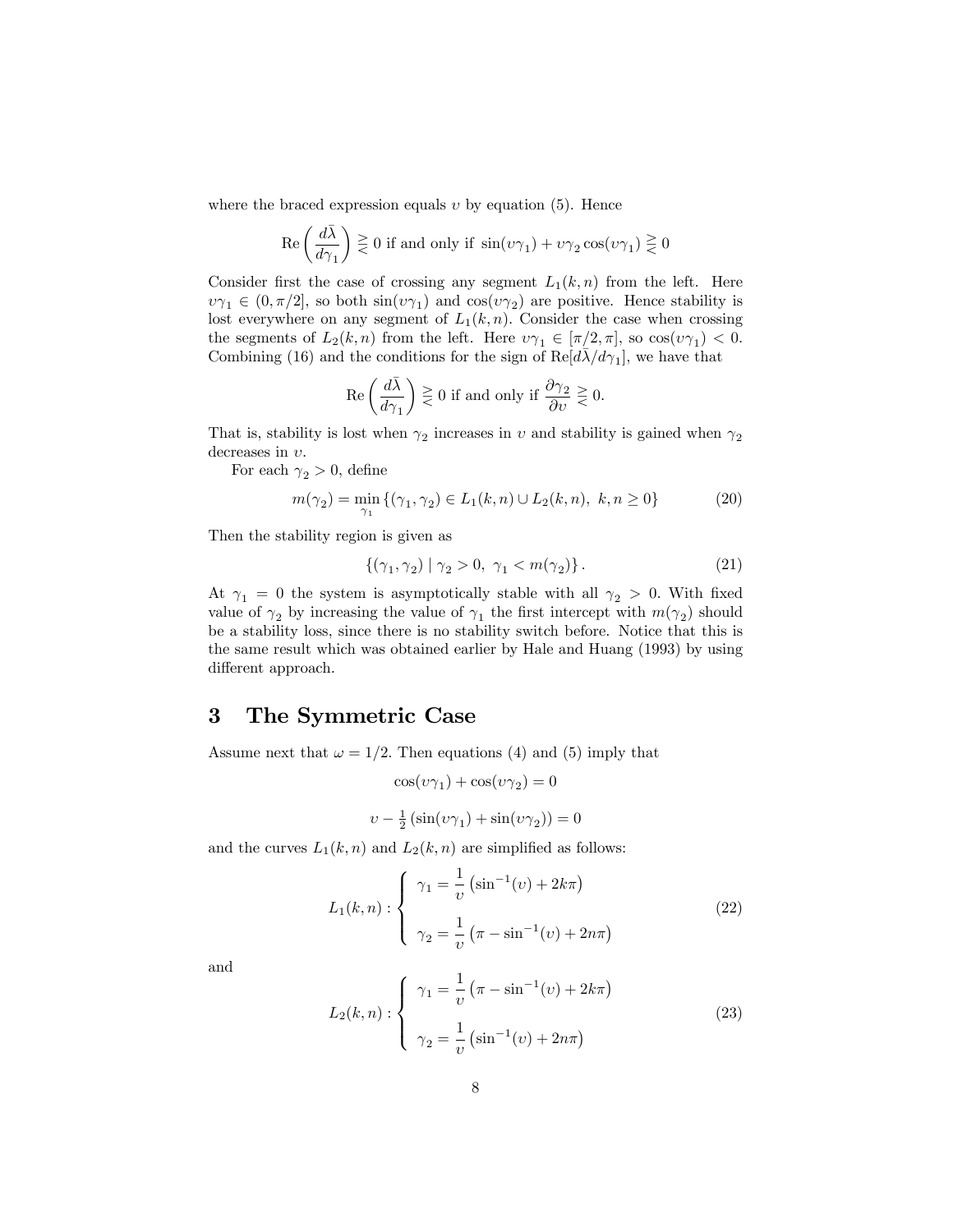which are shown in Figure 3. The same argument as shown above for the nonsymmetric case can be applied here as well to show that stability region is given by  $(20)$  and  $(21)$ , where the shape of the stability region differs from that of the nonsymmetric case. It is illustrated in Figure 3 by the shaded domain.



Notice that at each segment of  $\ell_2(k, n)$  there are at most two intercepts with the  $\nu\gamma_2 = -\tan(\nu\gamma_1)$  curve, so the same holds for  $L_2(k, n)$ . At every other point  $\text{Re}[d\vec{\lambda}/d\gamma_1] \neq 0$ , so at these points Hopf bifurcation occurs giving the possibility of the birth of limit cycles.

# 4 Conclusions

Ordinary differential equation were examined with two delays. After finding the possible stability switches, their curves were determined. Hopf bifurcation was used to find segments with stability losses and stability gains. The boundary of the stability region are the  $\gamma_2 = 0$ ,  $\gamma_1 = 0$  and the  $\gamma_1 = m(\gamma_2)$  curves. All other points on the curves  $L_1(k, n)$  and  $L_2(k, n)$  for  $k \geq 1$  do not lead to actual stability switches, since the system is already unstable.